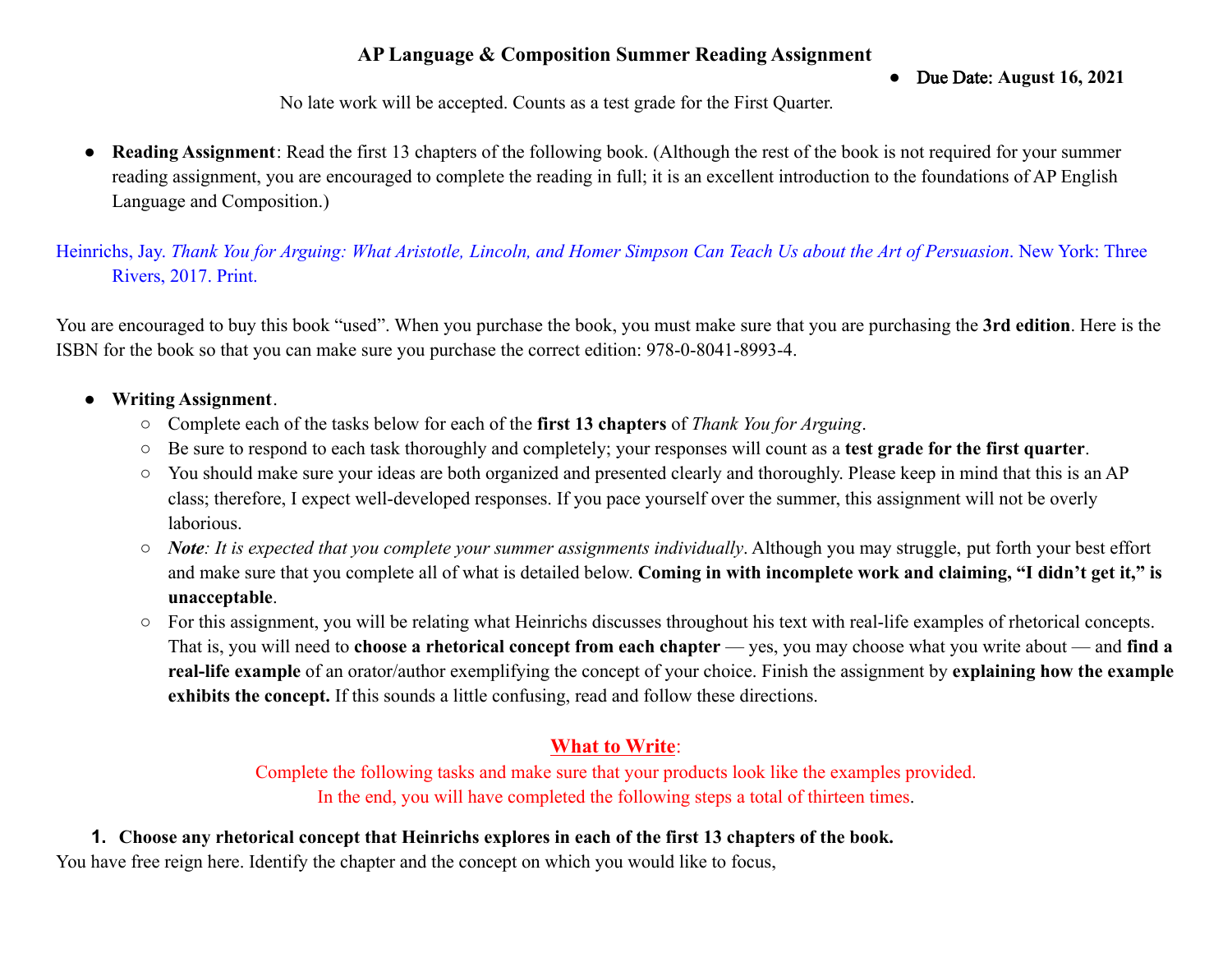e.g., Chapter 3: Arguing with Past-Tense Verbs

> **2. Summarize** — do not directly quote — **the concept as presented in the text and follow that summary with a parenthetical citation**. **Follow this format:**

## **Summary of concept in your OWN words (Heinrichs page#)**.

### e.g.,

Forensic rhetoric relies on past-tense verbs. It usually places blame on an individual (Heinrichs 28-29).

*Note: After I summarized the concept, I added the parenthetical citation BEFORE I added a period to the sentence. Also notice how I spelled Heinrichs' name correctly, and I did not put anything between Heinrichs' last name and the page number: no pg., no comma, no pound sign (hash tag), or anything of the like. If you make any of these simple mistakes—a misspelled last name, a period before the parentheses, anything between the last name and page number—you will lose credit.*

**3.** Find a real-world example of the concept in action—please note, however, your example must be text-based; no pictures or visuals. (You may use speeches, but you must make sure they have transcripts so you can copy the text from it.) Copy the text that illustrates your concept of focus and follow it with an MLA Works Cited entry.

## e.g.

"Good morning, everybody. At midnight last night, for the first time in 17 years, Republicans in Congress chose to shut down the federal government. Let me be more specific: One faction, of one party, in one house of Congress, in one branch of government, shut down major parts of the government -- all because they didn't like one law. This Republican shutdown did not have to happen.

But I want every American to understand why it did happen. Republicans in the House of Representatives refused to fund the government unless we defunded or dismantled the Affordable Care Act. They've shut down the government over an ideological crusade to deny affordable health insurance to millions of Americans. In other words, they demanded ransom just for doing their job."

Obama, Barack. "Statement on the U.S. Government Shutdown." *Washington DC*, Washington DC. 2 Oct. 2013. *AmericanRhetoric*. Web. 12 June 2016.

a. **Research Hints:** Most rhetorical concepts in *Thank You for Arguing* are common moves of good authors and orators. Many speeches, articles, and/or advertisements include most of what Heinrichs details in his book. *So, if you can find one or two speeches or articles that exhibit characteristics found in all 13 chapters—which I am sure you can—feel free to use examples from those one or two works throughout this entire assignment.* You do **NOT** need to use 13 different works—one for each chapter—for this assignment. \*\*Please also note that you may not use any real-world examples that Heinrichs provides in his book as your example of choice when completing step 3.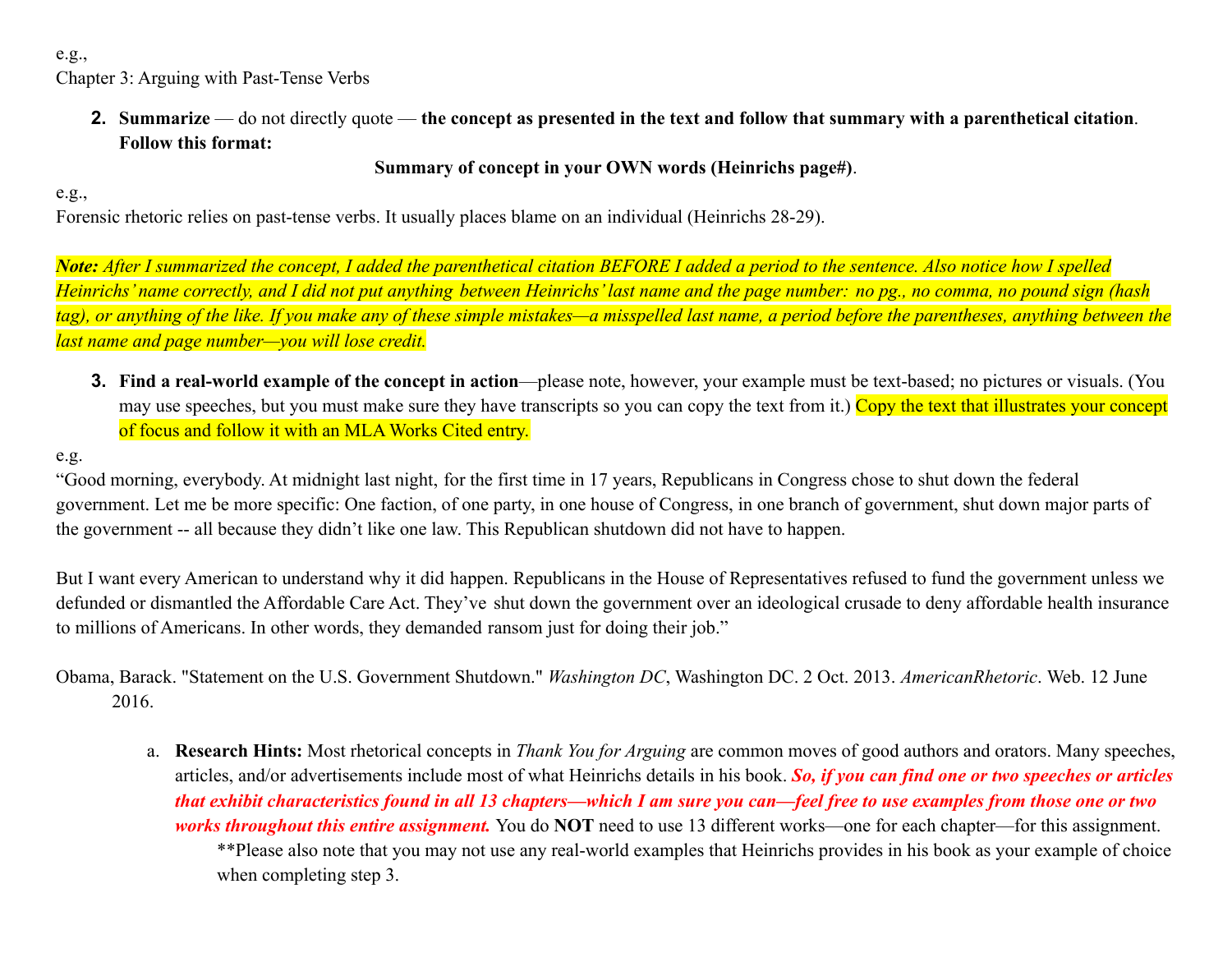You may pull examples from your own reading, or you may want to find your examples at the following website: [www.AmericanRhetoric.com](http://www.americanrhetoric.com)

- b. Even if you may have never created a citation for an MLA Works Cited page before, you will still need to try to cite all of your information accurately. (You may not even know what an MLA Works Cited entry is. If you look at my example above, it's the section of text that begins with "Obama, Barack.") There is an abundance of information regarding citations floating around on the internet, so quick searches will help you find what you need to do. Also, we strongly suggest that you use the following websites to help you with your formatting: [General Format](https://owl.purdue.edu/owl/research_and_citation/mla_style/mla_formatting_and_style_guide/mla_general_format.html), Books [\(Individual, Anthologies\),](https://owl.purdue.edu/owl/research_and_citation/mla_style/mla_formatting_and_style_guide/mla_works_cited_page_books.html) [Periodicals \(Articles\)](https://owl.purdue.edu/owl/research_and_citation/mla_style/mla_formatting_and_style_guide/mla_works_cited_periodicals.html), [Websites \(Electronic](https://owl.purdue.edu/owl/research_and_citation/mla_style/mla_formatting_and_style_guide/mla_works_cited_electronic_sources.html) [Sources\)](https://owl.purdue.edu/owl/research_and_citation/mla_style/mla_formatting_and_style_guide/mla_works_cited_electronic_sources.html), [Other \(Speeches, Interviews\)](https://owl.purdue.edu/owl/research_and_citation/mla_style/mla_formatting_and_style_guide/mla_works_cited_other_common_sources.html)
- **4.** Last, for each chapter, you must **explain how the example you find relates to the rhetorical concept of the chapter on which you are focusing.**
	- a. These explanations should be at least **four (4) sentences**, and better explanations will attempt to explain why and how the author uses the rhetorical concept of focus.

e.g.: In the example from Obama's address about the government shut down, he consistently presents past tense verbs such as "chose", "refused", "demanded", etc. The purpose of such is to vilify the republicans of the House in the presence of the public. Once the blame is placed on those individuals, it is the hope of Obama that the general public will demand social justice from those who represent them. In his blame, he paints those who instigated the shut down as individuals who are obstinate and unconcerned with the general healthcare of Americans. In fact, these representatives seem mostly apathetic towards those they represent. Furthermore, in blaming the republicans, Obama makes himself—and his party—seem more innocent in the escalation of events that led to a government shutdown.

> **Below is a complete example of what you need to do for each chapter. Your work should be formatted exactly like this (but use black font)!!!!!!**

> > Follow this blue example for each of the first 13 chapters!